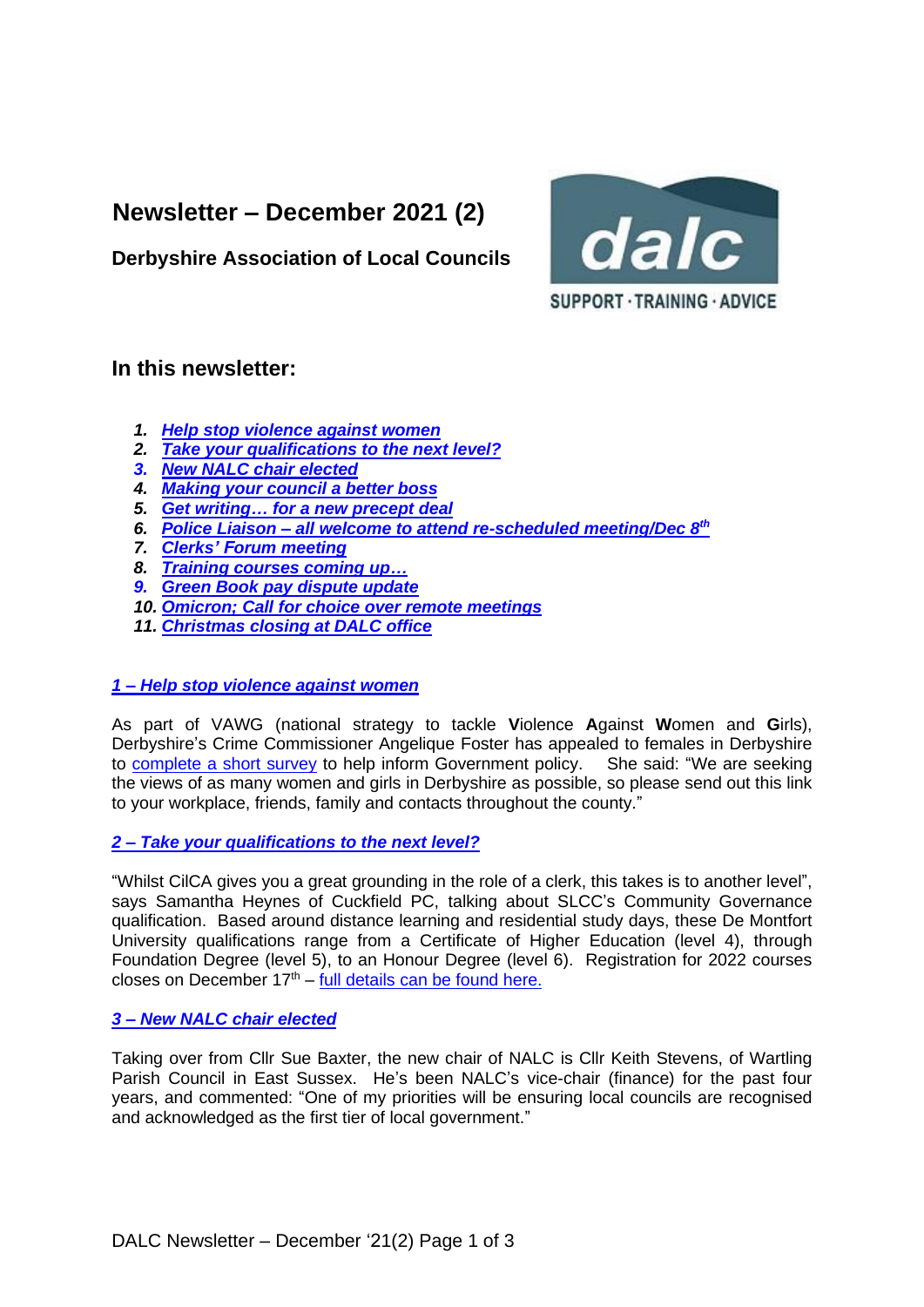## <span id="page-1-0"></span>*4 – [Making your council a](#page-1-0) better boss*

It's not just lorry drivers who are in short supply, it seems qualified clerks and skilled council staff are too… Describing it as a 'perfect storm' of circumstances, our HR expert Chris Moses believes a range of issues (including the infamous 'Handforth effect'!) has led to recruitment challenges across the sector. His latest bulletin – [titled 'Creating Rewarding](https://www.derbyshirealc.gov.uk/uploads/creating-rewarding-jobs.pdf)  [Jobs'](https://www.derbyshirealc.gov.uk/uploads/creating-rewarding-jobs.pdf) – outlines how councils, as employers, can make their staff roles more appealing.

#### <span id="page-1-1"></span>*5 – [Get writing… for a new precept deal](#page-1-1)*

As we all know, budgeting is difficult enough without uncertainty over precept. As yet, the Government still hasn't confirmed whether they'll allow local councils to increase the precept to meet local needs, or apply a percentage increase limit. NALC is once again lobbying to ensure a 'no-limit' decision, and is also pushing for a multi-year settlement – enabling local councils to budget ahead with confidence. As part of this campaign, they're urging local councils to write to their MP; relevant points can be found in the 'fair and secure funding' section of [NALC's spending review submission here.](https://www.nalc.gov.uk/library/news-stories/3586-pr20-21-budget-and-spending-review-2021-september-2021/file)

#### <span id="page-1-2"></span>*6 – Police Liaison – [all welcome to attend re-scheduled meeting on December 8th](#page-1-2)*

After last month's meeting was derailed by Covid, we've rescheduled for Superintendent Jed Keen – who is currently leading the Derbyshire force's 'Cost of Policing' exercise - to attend our online Police Liaison meeting on December 8<sup>th</sup>. Councillors, Chair and Clerks are welcome to attend.

Topic: Police and Parish/ Town Council Liaison Meeting - Wednesday 8th December 2.30pm

Join Zoom Meeting <https://us02web.zoom.us/j/87102810653?pwd=RXJWU0ZTaXhrc1lOS2gwc0JUN0VFZz09>

Meeting ID: 871 0281 0653 Passcode: 172204 One tap mobile: 02034815240,,87102810653#,,,,\*172204# United Kingdom

#### <span id="page-1-3"></span>*7 – Clerks' Forum meeting [\(Xmas fancy dress encouraged!\)](#page-1-3)*

Topic: DALC - Clerks' Forum Wednesday 8th December 2021, 1.00pm

Join Zoom Meeting <https://us02web.zoom.us/j/89547670473?pwd=YlM1M3prbXhUKzhkNW9EaFBIS3FVUT09>

Meeting ID: 895 4767 0473 Passcode: 656427 One tap mobile: 02080806592,,89547670473#,,,,\*656427# United Kingdom